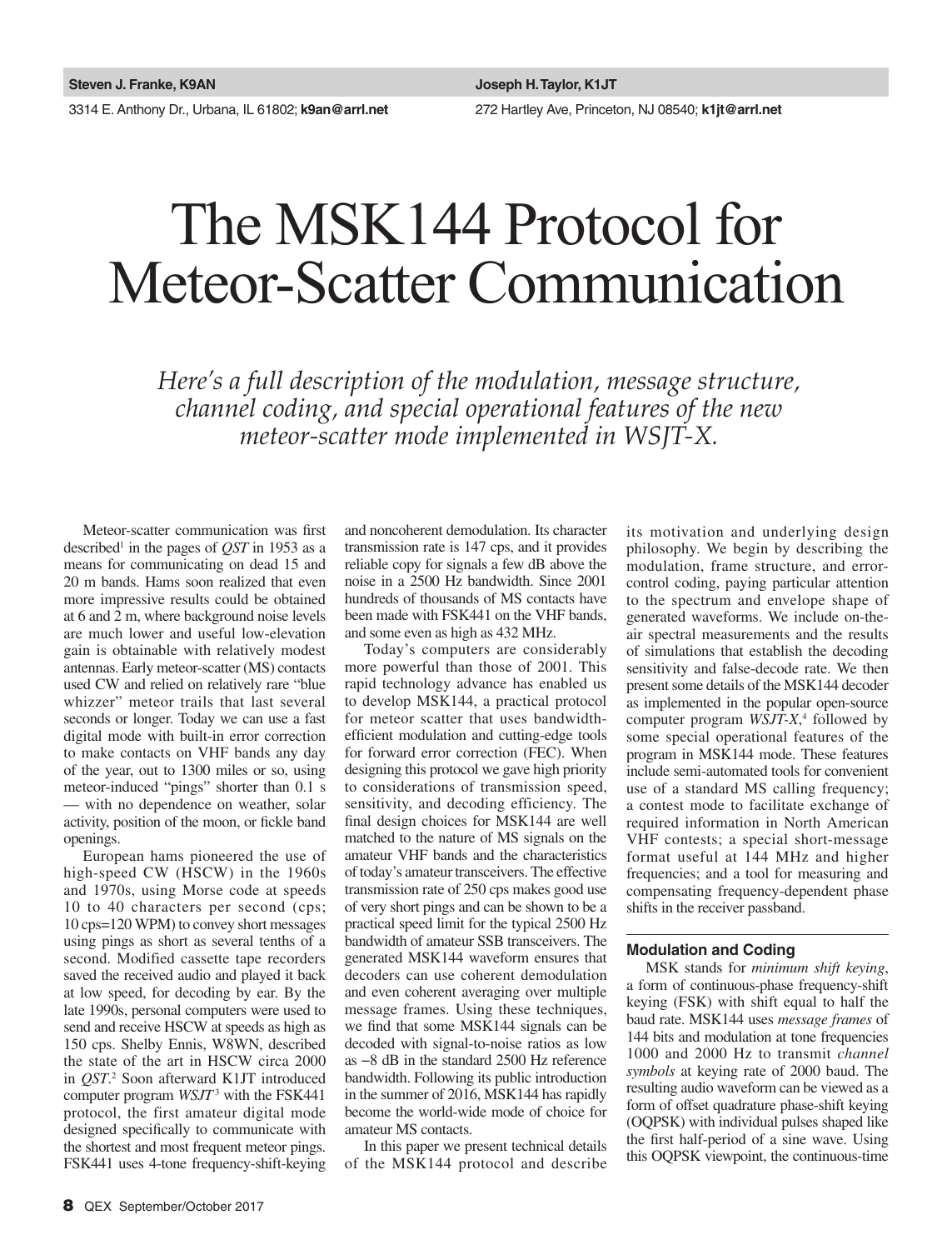representation of an MSK144 signal can be written as

 $s(t) = I(t) \cos \omega_c t - Q(t) \sin \omega_c t$ 

where the waveforms  $I(t)$  and  $Q(t)$  are called the in-phase and quadrature components of the signal, respectively. In *WSJT-X* the MSK144 waveform is generated with carrier frequency  $f_c = \omega_c / 2\pi = 1500$  Hz, and the resulting audio signal is transmitted as upper sideband by a standard single sideband (SSB) transmitter.

Example waveforms for  $I(t)$  and  $Q(t)$  in Figure 1 show how the in-phase and quadrature signals are created from half-sine pulses with 1 ms duration. Note that the  $Q(t)$  waveform is shifted by half a symbol relative to  $I(t)$ ; therefore half-symbols appear at the start and end of the  $Q(t)$  waveform in this plot. Pulses with positive polarity represent bits with value 1, negative pulses represent 0. With the convention that bit indices begin at zero, even-numbered bits are sent on the *Q* channel, odd-numbered bits on the *I* channel. The waveform shown in Figure 1 represents the bit sequence  $01100110101101010$ .

#### **Waveform Spectrum and Envelope**

Figure 2 shows the average audio spectrum of an MSK144 signal as generated by *WSJT-X*. The carrier frequency  $f_c = 1500$  Hz has been chosen to center the main spectral lobe in the available bandwidth of a typical SSB transceiver. The generated audio waveform has constant amplitude; however, band limiting by the transmitter's audio and RF filters will remove all spectral components above 3 kHz, so only the main lobe will be transmitted and the waveform will no longer have constant envelope. Table 1 shows some examples of the amount of envelope variation caused by different amounts of filtering. Figure 3 shows the measured spectrum of a received MSK144 signal at the receiver's audio output, as well as the spectrum of receiver background noise with no signal present.

Linear amplification is necessary to reproduce faithfully the envelope variations introduced when the MSK waveform is filtered. Such an amplifier will maintain the sidelobe-free spectrum produced by the transmitter filter. On the other hand, if the signal is hard-limited and then amplified by a nonlinear amplifier, spectral sidelobes will reappear, but at lower levels than were present before filtering.<sup>5</sup> In general, we expect that the MSK144 waveform will tolerate nonlinear amplification without generating excessive amounts of splatter; however anyone contemplating use of a nonlinear amplifier should conduct tests to verify that the amplifier does not cause excessive spectral broadening.

#### **Frame Structure and Channel Code**

As in all other *WSJT-X* modes with FEC, MSK144 user messages are compressed into exactly 72 bits. Transmissions consist of a sequence of identical frames that carry these bits along with synchronizing and error-correcting information. Each frame includes a 72-bit user message, an 8-bit *cyclic redundancy check* (CRC) computed from the message, and 48 bits of error-correcting redundancy. The resulting  $72 + 8 + 48 = 128$ -bit *codeword* is combined with two 8-bit sync words to form a 144-bit message frame. The frames are constructed as {S8, D48, S8, D80}, where S8 represents an 8-bit sync word and D48, D80 represent the first 48 and last 80 bits of the 128-bit codeword. The 8-bit CRC is used by the decoder to detect and eliminate most false decodes. At 2000 baud, the frame duration is  $144/2000 = 0.072$  s.

The 80-bit combination of message and CRC is mapped to a 128-bit codeword using a binary (128, 80) *Low Density Parity Check* (LDPC) code designed specifically for MSK144. We chose an LDPC code because these codes provide state-of-the-art performance and can be designed with virtually any desired number of data bits and parity bits. Moreover, they can be decoded with low computational cost compared to other code types used in *WSJT-X* — specifically, the long constraint-length convolutional codes used in JT4, JT9, and WSPR and the Reed-Solomon code used in JT65. As a consequence



**Figure 1 — Short segment of the in-phase,** *I***(***t***) (***solid curve***) and quadrature,** *Q***(***t***) (***dashed curve***) components of an MSK144 waveform. The in-phase waveform contains 8 contiguous half-sine pulses. The quadrature waveform is offset by half of a pulse. The offset and half-sine shaping ensures that the envelope of the MSK144 signal is constant, before band limiting by filters in the transmitter.**



**Figure 2 — Average spectrum of MSK144 audio signals generated by** *WSJT-X* **using 1.5 kHz audio carrier frequency. Transmitter audio and RF filters will limit the bandwidth of the transmitted signal to, typically, 300-2700 Hz, which includes most of the main lobe of this spectrum but no sidelobes.**



**Figure 3 —** *Solid curve:* **received spectrum of the message "K9AN AA2UK R-05" transmitted by AA2UK and received by K9AN.** *Dotted curve:* **spectrum of background noise as shaped by the frequency response of K9AN's receiver.**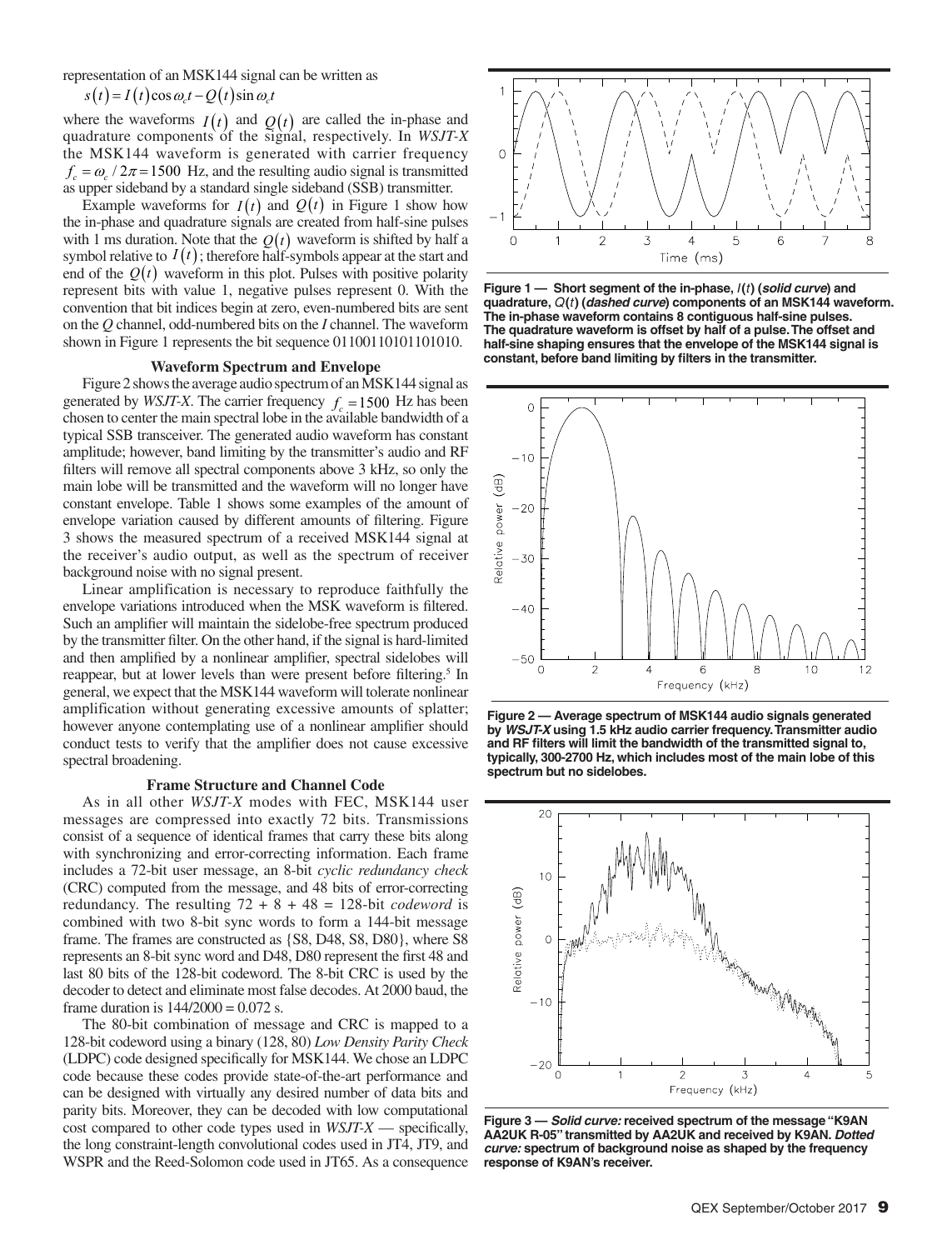## **Table 1**

**Representative examples of envelope variation obtained by filtering a simulated MSK144 frame. Envelope variation increases significantly as transmitter bandwidth narrows.**

| Average power   |       | Peak envelope power | Peak-to-average power ratio | Max-to-Min power ratio |  |
|-----------------|-------|---------------------|-----------------------------|------------------------|--|
| No filtering    |       |                     | l .O                        | .00                    |  |
| $0-3$ kHz       | 0.996 | 1.27                | .28                         | 91. ا                  |  |
| $0.3 - 2.7$ kHz | 0.988 | 1.32                | 1.33                        | 2.29                   |  |
| $0.5 - 2.5$ kHz | 0.959 | 1.50                | 1.57                        | 3.31                   |  |

we can use many decoding attempts on each chunk of data, with each attempt concentrating on a different subset or weighting of the data. This procedure leads to a significantly higher probability for decoding weak or noisy signals.

The selected (128, 80) LDPC code is defined by a  $48 \times 128$ *parity-check matrix* in which all elements are 0 or 1. The matrix has exactly three ones in each column and eight in each row. (Thus, only  $3 \times 128 = 8 \times 48 = 384$  of the 6144 entries are equal to 1; it's this low density of nonzero elements in the matrix that gives the LDPC code its name.) Each of the 48 rows of the parity check matrix defines a parity check equation. The eight 1s in each row determine which of the 128 codeword bits are included in that parity check. Each parity check is carried out by summing, modulo 2, the indicated codeword bits. All 48 of these sums will be zero for a valid, error-free codeword.

Starting with the parity-check matrix we derive a  $48 \times 80$ *generator matrix* that will determine 48 parity bits for any 80-bit message word. The 1s in a particular row of the generator matrix determine which of the 80 message bits to sum, modulo 2, to produce a parity bit. Additional details of the way we have implemented these processes, including concise definitions of the two matrices, can be found in the open source code<sup>6</sup> for *WSJT-X*.

#### **Code Performance**

Figure 4 summarizes performance of the MSK144 protocol when used with the soft-decision decoder currently implemented in *WSJT-X*. As shown by the curve labeled  $P_c$ , single received frames with *SNR* > 0 dB are nearly always decoded correctly. (Here and elsewhere in this paper, signal-to-noise ratios are measured in a 2500 Hz standard reference bandwidth.) At *SNR* = -1.5 dB about 40% of received frames are correctly decoded, and about 0.1% of received frames will yield an incorrect codeword. Most of the incorrect codewords will be rejected because the falsely decoded message will not pass the CRC test. For *SNR*s near the 50% decoding threshold about 1 in 200 such incorrect codewords — about 5 per one-million decoding attempts — will accidentally have the correct CRC and will be displayed as *undetected false decodes*. The measured probability of undetected false decodes is plotted as a function of *SNR* as *Pi*, scaled up by a factor of  $10<sup>5</sup>$  to make it visible on the plot. The false decode rate falls to negligible levels when *SNR* > 0 dB.

Figure 5 shows the fraction of noisy received codewords that will be decoded as a function of the number of hard errors in the codeword. Redundancy provided by the parity bits allows decoding of most synchronized frame-length bit sequences with fewer than 10 hard errors, and a small fraction of those with as many as 15 errors. We note that without the error-correcting code, even one hard error in the 72-bit packed message would reduce its uncompressed content to garbage.

A number of significant design choices have been built into the code/decoder combination. One such parameter is the number of iterations the decoder is allowed to try before it gives up. More iterations take more time, but (up to a point) will produce more decodes. However, the probability of false decodes increases dramatically if the maximum allowed number of iterations becomes too large. Another choice involves the detailed design of the code



**Figure 4 — Probability of a correct decode**  $P_c$  **and incorrect decode** *Pi*  **as a function of** *SNR* **for standard MSK144 messages. These curves were generated by numerical simulation, based on 107 simulated noisy received frames. The results represent ideal performance assuming perfect frequency and time synchronization. Coherent averaging of** *N* **messages will slide both curves to the left**  by the amount 10  $log_{10} N$ .



**Figure 5 — Fraction of correct decodes as a function of the number of hard errors in a received codeword.**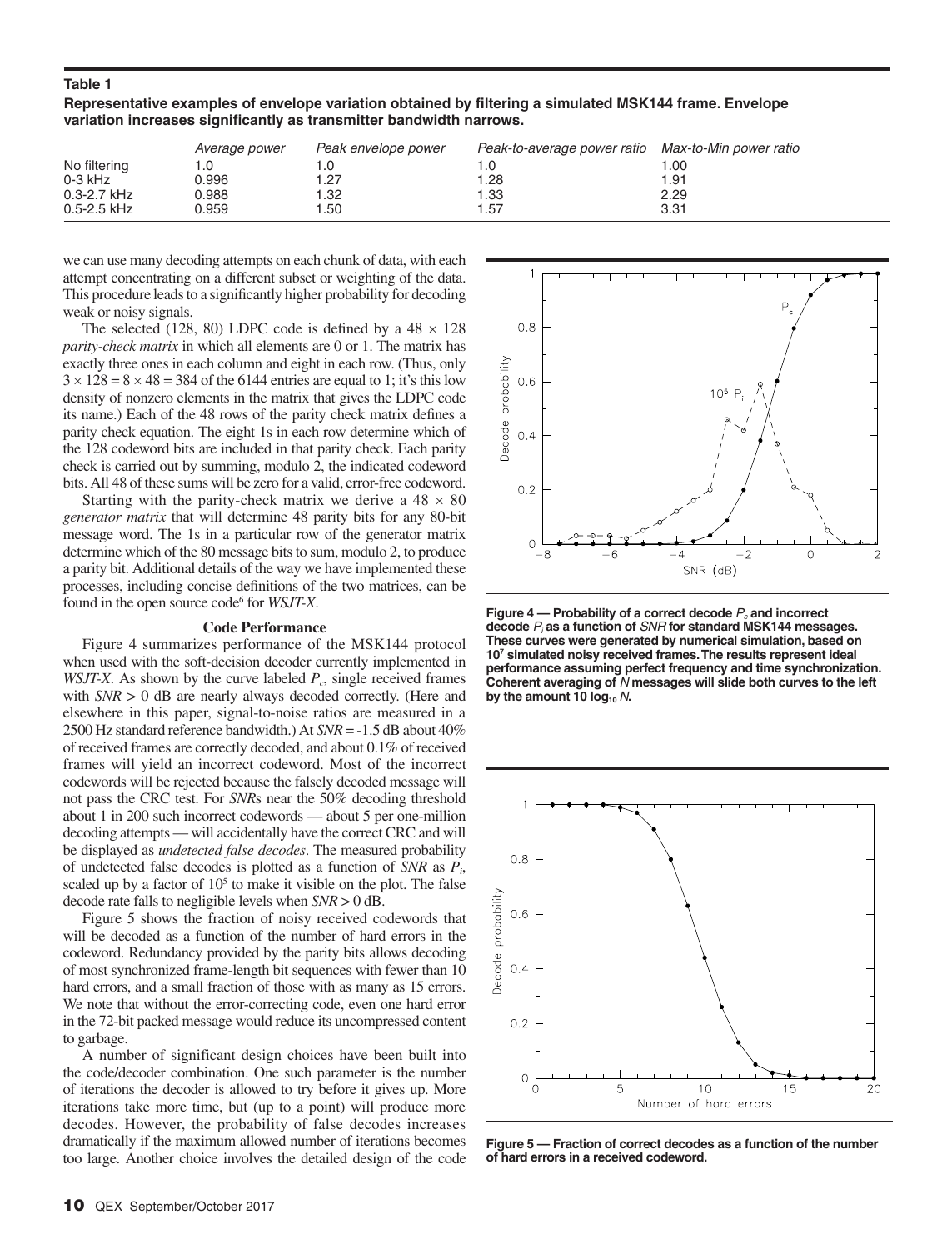itself. Increasing the density of the paritycheck matrix yields a code that requires more iterations to decode or, equivalently, produces fewer decodes for a given number of iterations. On the other hand, a more dense code that produces half as many decodes may give one fifth as many false decodes. We created a number of codes with different densities and explored the performance of each one for different iteration limits. Ultimately, we chose parameters that yield good  $P_c$  and  $P_i$  performance with the smallest number of decoder iterations. We believe the chosen code is close to optimum for the purpose at hand.

#### **Optional Short-Message Format**

On a given meteor-scatter path the duration of a ping is proportional to the inverse square of operating frequency. Pings at 144 MHz are therefore about 1/8 as long as those at 50 MHz. Most of a frame must be received in order to decode its message, so pings shorter than about 70 ms, common at 144 MHz and higher bands, are too short to convey a decodable standard MSK144 frame. To utilize even shorter pings, the protocol includes optional short messages that can be used to send signal reports and other necessary QSO information after call signs have been exchanged. Short frames are 20 ms long and consist of 40 bits: an 8-bit sync word, 4 bits to convey message information, 12 bits representing a hash of the string consisting of the DX call sign followed by the home call sign, and 16 parity bits for FEC. There are just 9 supported messages, namely R-03, R+00, R+03, R+06, R+10, R+13, R+16, RRR, and 73. The 12-bit hash serves two purposes: it gives the receiving operator high confidence that a decoded frame was indeed intended for him, and it is used to reject most false decodes.

We designed a binary (32,16) LDPC code for the MSK144 short-message frames. The  $16 \times 32$  parity-check matrix has exactly three 1s in each column and 5, 6, or 7 in each row. Performance measurements for this code (including verification of the hash test) are plotted in Figure 6. The decoding threshold is almost the same as for the long code, but the peak probability of false decodes is about 30 times larger — a consequence of the short code's smaller block length.

#### **Implementation in** *WSJT-X*

MSK144 is one of seven distinct operating modes in program *WSJT-X*. An overview of the design purposes and operating characteristics of each mode has been published in the *QST* article of Note 4, and many more details can be found in the WSJT-X User Guide.<sup>7</sup> We limit the discussion here to some particular features of MSK144 as presently implemented in *WSJT-X*.

#### **Decoder Details**

With pings longer than about 100 ms we can coherently sum multiple frames to improve the signal-to-noise ratio. The current MSK144 decoder can average up to 7 frames, about half a second of data. Coherent averaging of *N* frames improves sensitivity by 10 log *N* dB, so sensitivity improves rapidly for longer pings. Coherent averages of  $N = 2, 3, 4, 5,$  and 7 frames with constant signal level yield gains of 3, 4.8, 6, 7, and 8.5 dB, respectively. These amount to very worthwhile improvements, even when the real-world signal levels are not constant over the averaging interval.

Coherent demodulation requires proper alignment of channel-symbol boundaries, precise knowledge of a received signal's carrier frequency, and an estimate of carrier phase. Averaging over multiple frames increases the necessary frequency precision in proportion to total signal duration. To ensure that carrier phase does not vary significantly over the averaging interval, 7-frame averaging requires that frequency be known to better than 1 Hz. In effect, the decoding algorithm must search all possible frequency offsets in some tolerance window using a 1 Hz step size, at the same time searching over time offsets to establish symbol synchronization. For the longest frame averages, the decoder's execution time is dominated by this synchronization requirement.

*WSJT-X* implements a version of the sum-product algorithm<sup>8</sup> for soft-decision decoding of the noisy received symbols.

This iterative decoding algorithm accepts a numerical reliability measure for each of the received symbols. Each iteration updates the symbol reliability based on the degree to which the parity check sums are satisfied. After every iteration, hard decisions are made about the value of each symbol based on the updated symbol reliabilities; if the result is a valid codeword, the algorithm terminates. If no codeword is found before completing a predetermined maximum number of iterations, the algorithm "times out" and reports a decoding failure.

The MSK144 decoder in *WSJT-X* Version 1.7 operates in near real-time by looking at small overlapping chunks of data and completing all decoding attempts before the next chunk arrives. Each chunk contains 7 message frames, equivalent to about 0.5 s of data. For each chunk the decoder first tries to synchronize and decode the best single message frames. If this fails, it tries combinations of 2-, 3-, 4-, and 5-frame coherent averages. Finally, it tries a coherent average of all 7 frames. Older and slower computers may not be able to keep up with the demands of the MSK144 decoder when using the "Deep" decoding setting on the *WSJT-X* user interface. Selecting "Normal" decoding will eliminate the longest and most time-consuming 7-frame average to save time. The "Fast" decoding setting eliminates both 5- and 7-frame averages. Omitting the longest averages reduces sensitivity somewhat, although the penalties are modest.

#### **Phase Equalization**

Most superheterodyne SSB transceivers use narrow filters optimized for good shape



**Figure 6 — Probability of a correct decode**  $P_c$  **and incorrect decode**  $P_i$  **as a function of** *SNR* **for the MSK144 short-message format. These curves were generated via numerical**  simulation, based on 10<sup>7</sup> simulated noisy received frames.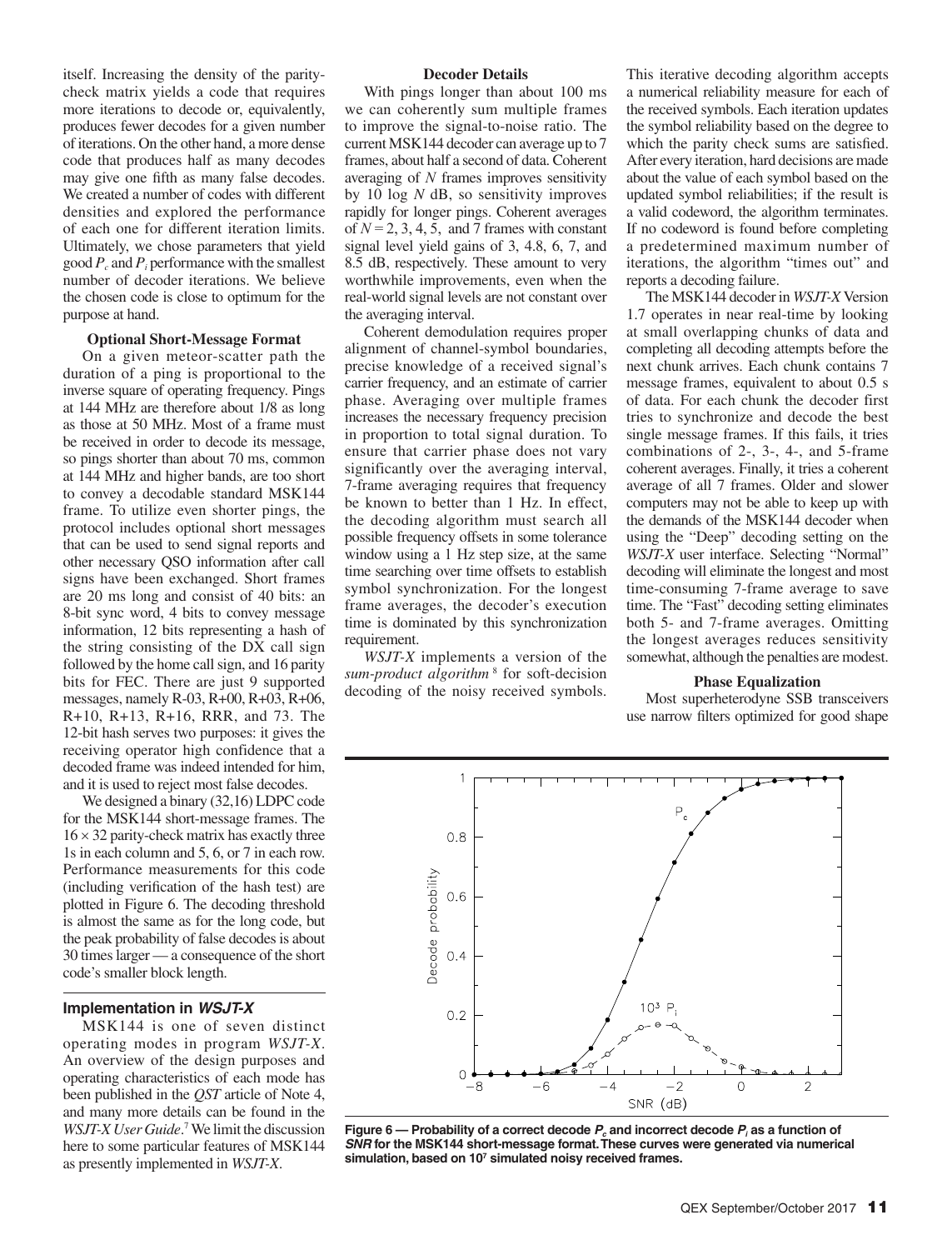factor without regard to phase linearity. Group delay variation across the passband smears out MSK144 pulses, causing intersymbol interference. *WSJT-X* includes a phase equalization facility that can be used to correct any group delay variation contributed by the receiver. When a received frame has been successfully decoded, this tool generates an undistorted waveform whose Fourier transform can serve as a frequencydependent phase reference to compare with the phase of the received frame's Fourier coefficients. Phase differences between the reference waveform and the received one will include distortions contributed by the originating station's transmit filter, the propagation channel, and filters in the receiver. If the received frame originates from a station known to transmit signals having little phase distortion (say, a station known to use a properly adjusted softwaredefined-transceiver) and if the received signal is relatively free from multipath distortion so that the channel phase is close to linear, the measured phase differences will be dominated by the local receiver's phase response.

The phase-response tool in *WSJT-X* fits a low-order polynomial to the measured phases. The saved polynomial coefficients can then be used to correct the phases in all received signals, effectively flattening the receiver's group-delay response. Careful use of this capability can improve the decoder sensitivity by significant amounts. As an example, Figure 7 shows the phase response

of the TS-2000 receiver at K9AN, measured using a signal transmitted by the softwaredefined-transceiver at KØTPP. Phase errors as large as  $\pi/2$  radians (90 degrees) are found near the passband edges, relative to midband values. The smooth curve in Figure 7 is a 4<sup>th</sup>-degree polynomial fit to the measured data. The improved decoder sensitivity can be judged from the *eye diagrams* of Figure 8, which contain overlaid plots of 72 receivedsymbol amplitudes constituting one frame of the signal from KØTPP. The upper part of the figure shows the diagram before phase correction; the lower part after applying the fitted phase equalization curve. Notice that the eyes are more "open" after equalization. Wider eye opening means fewer bit errors at low *SNR*, and a higher likelihood of successfully decoding a noisy received frame.

If the operator is careful to ensure that the applied phase correction accurately represents the receiver's response, then the phase equalization derived from one strong reference station will improve decoding of signals from most other stations. It should be noted that phase equalization is not likely to improve decoding performance for those who use SDRs with linear-phase receive filters.

### **Standard Operating Procedures**

In North America the highest MSK144 activity levels are found on 6 meters. QSOs are carried out with alternating transmit/ receive (T/R) sequences 15 s long; a hundred watts and a modest antenna up 20 feet is sufficient for making lots of meteorscatter contacts. By informal convention the standard 6 m "calling frequency" is 50.260 MHz. As described in our earlier mentioned *QST* paper of Note 4, most QSOs start with someone calling CQ and proceed roughly as follows:

*1. CQ K1JT FN20 2. K1JT K9AN EN50 3. K9AN K1JT -01 4. K1JT K9AN R+03 5. K9AN K1JT RRR 6. K1JT K9AN 73*

Each station continues sending a given message until receiving the next message from the QSO partner. The signal reports conveyed in messages number 3 and 4 are measured signal-to-noise ratios in dB. By longstanding tradition, especially for weak-signal work on VHF and higher bands, a minimal contact is considered complete and suitable for logging after both call signs, signal reports or some other previously unknown information, and acknowledgments have been exchanged. The final "73" message is a courtesy; in the above example it lets K1JT know that his final acknowledgment was received and the contact is complete. Many users like to exchange 13-character free-text "chit-chat" at this point.

As an example of on-the-air usage of MSK144, the *WSJT-X* screen shot in Figure 9 shows a sequence of messages received at K1JT after he called CQ on 50.260 MHz. In a transmission starting at 11:30:00 UTC,



**Figure 7 —** *Filled circles:* **measured phase differences between the complex spectra of a locally generated reference waveform and the average of several strong frames received from KØTPP.** *Smooth curve:* **4th-order polynomial fit to the measured data.** 



**Figure 8 — Eye diagrams for the received in-phase (***left***) and quadrature (***right***) symbols for a signal from KØTPP received by K9AN. Upper curves are with no phase equalization; lower curves are after equalization using the polynomial fit shown in Figure 7.**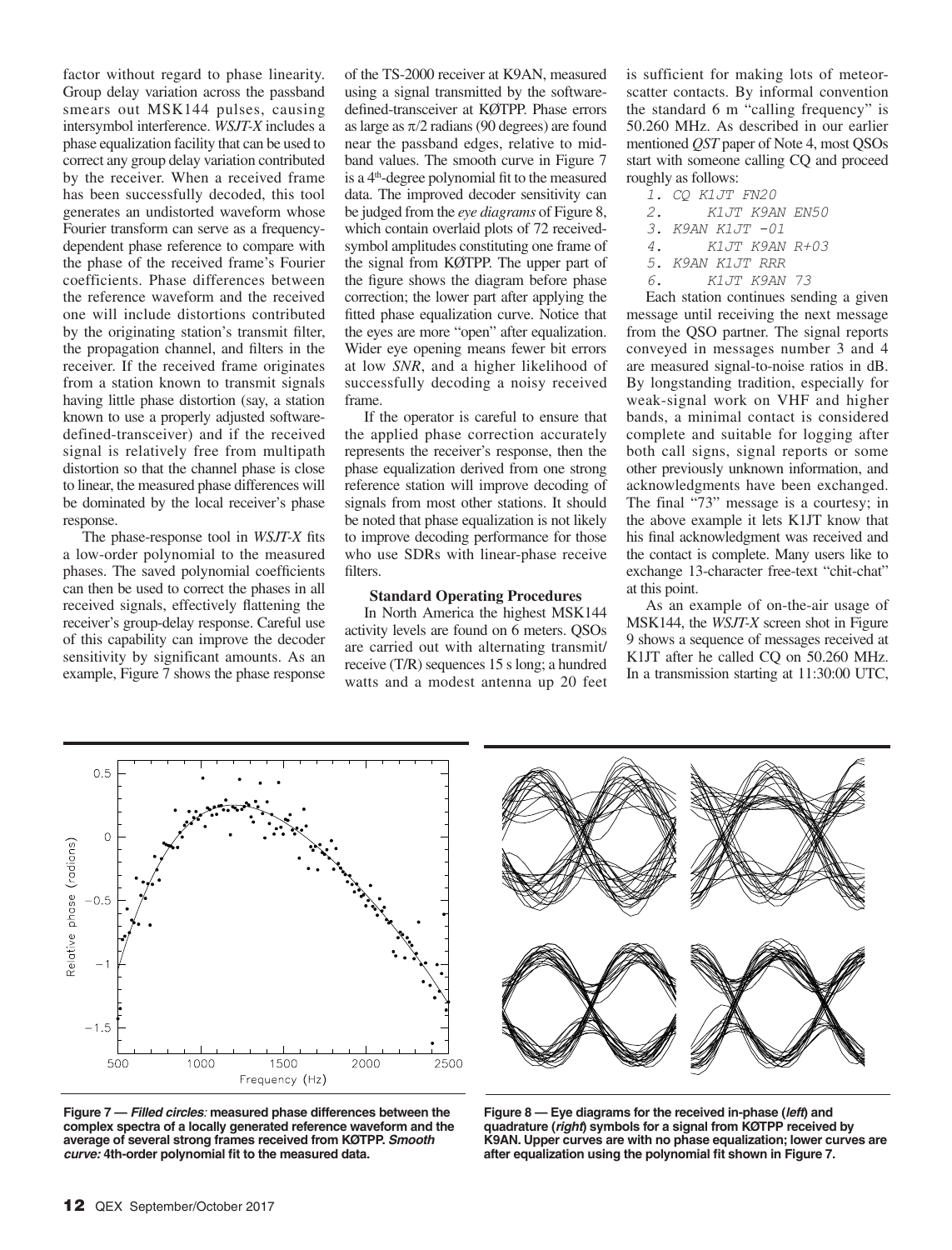W5ADD answered the CQ. Figure 10 is a snapshot of the *WSJT-X* horizontally scrolling spectrogram showing this ping (lower panel) and another one several sequences later that carried the message "K1JT W5ADD R-02" (upper panel). These two pings were of moderate strength,  $SNR = 5$  and 4 dB, respectively, and the one in the top panel is about 70 ms wide; nevertheless these and even much weaker pings (see the "dB" column in Figure 9) are decoded without error. From Figure 9 you can see that when the QSO with W5ADD was complete N9BX and KA9CFD called as "tail-enders," and two more QSOs followed in quick succession.

## **Split Operation using "CQ nnn"**

The sporadic nature of meteor pings makes it possible for many stations to share a frequency with little interference. Decoding several different stations in the same receiving sequence lets you see "who else is on," in addition to the station you may be working. However, when the frequency gets *too* busy it's a good idea to spread out. *WSJT-X* provides a mechanism for doing this while preserving the important advantage of having a known "meeting place" for initiating contacts. CQ messages may include three digits between the CQ and call sign. For example, K9AN might send "CQ 290 K9AN EN50" on 50.260 MHz to indicate that he will listen for replies on 50.290 MHz, and continue the QSO there. Note that offset CQs are not the same as typical "split" operation on HF bands. When operating split, each operator transmits on one frequency and listens on another. MSK144 QSOs using "CQ nnn" are used to move a contact off the calling frequency to a single offset frequency where both stations will transmit and receive. *WSJT-X* has facilities that allow it to recognize "CQ nnn" calls and reset the transceiver's dial frequency automatically, as required for both stations.

## **Contest Mode**

North American VHF contests use Maidenhead grid locators as multipliers and required exchange information. MSK144 offers an optional *contest mode* in which grids are exchanged and acknowledged instead of signal reports. The standard message sequence then becomes

- *1. CQ K1JT FN20*
- *2. K1JT K9AN EN50*
- *3. K9AN K1JT R FN20*
- *4. K1JT K9AN RRR*
- *5. CQ K1JT FN20*

The acknowledgment "R" in message number 3 is conveyed by using the fact that propagation modes suitable for MSK144 are generally effective only out to distances of order 1300 miles. To convey the message

| UTC    | dB | T Freq | Message                        |
|--------|----|--------|--------------------------------|
| 113000 |    |        | 5 8.8 1565 & K1JT W5ADD EM40   |
| 113230 |    |        | 4 11.4 1567 & K1JT W5ADD R-02  |
| 113330 |    |        | -1 1.6 1571 & K1JT W5ADD 73    |
| 113530 |    |        |                                |
| 113600 |    |        | -4 9.8 1570 & K1JT KA9CFD EN40 |
| 113630 |    |        | 3 1.7 1560 & K1JT N9BX EM50    |
| 113730 |    |        | 9 14.3 1558 & K1JT N9BX R+02   |
| 113830 |    |        | 3 8.1 1559 & K1JT N9BX 73      |
| 114030 |    |        | 2 14.0 1562 & K1JT KA9CFD R+02 |
| 114530 |    |        | 14 13.4 1564 & K1JT KA9CFD 73  |

**Figure 9 — Messages received at K1JT in a sequence of three quick MSK144 QSOs on 6 meters.**



**Figure 10 — Small portions of the** *WSJT-X* **real-time spectrogram showing pings received from W5ADD in sequences starting at UTC 11:30:00 (***lower***) and 11:32:30 (***upper***). The corresponding decoded messages are those in the first two lines of the screen shot in Figure 9.**

| UTC.   | dB. |  | T Freq Message                         |
|--------|-----|--|----------------------------------------|
| 120300 |     |  | 1 9.7 1497 & CQ K9AN EN50              |
|        |     |  | 120300 2 10.5 1499 & CQ K9AN EN50      |
| 120400 |     |  | -1 11.9 1497 & K1JT K9AN +03           |
| 120430 |     |  | 3 0.6 1496 & <k1jt k9an=""> RRR</k1jt> |
| 120500 |     |  | -2 9.4 1495 & <k1jt k9an=""> 73</k1jt> |

**Figure 11 — Messages received at K1JT in a QSO with K9AN using short-format messages.**